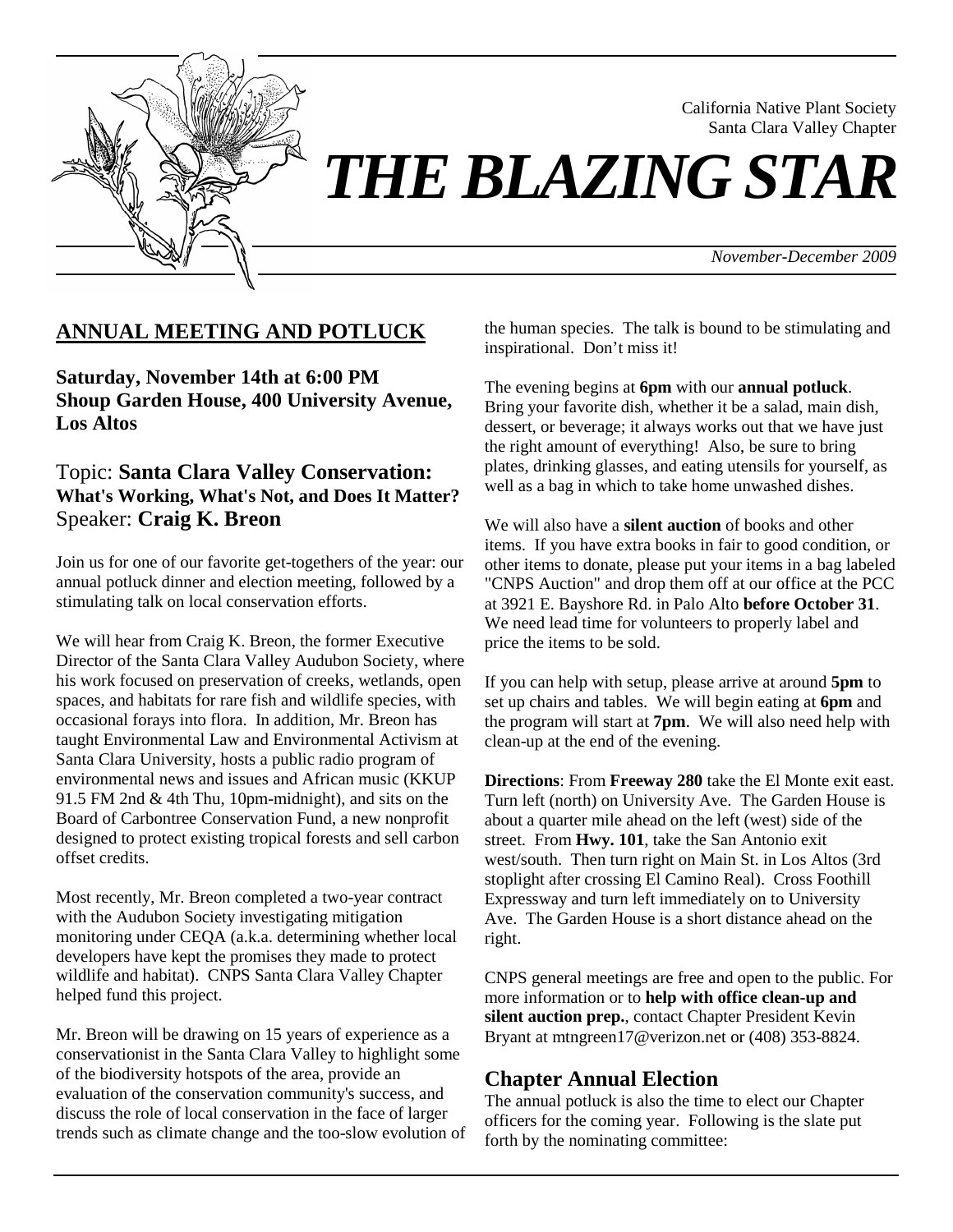| November-December 2009 |  |  |
|------------------------|--|--|
|------------------------|--|--|

| President                  | Kevin Bryant        |
|----------------------------|---------------------|
| Vice President             | Toni Gregorio-Bunch |
| Treasurer                  | Julie Scherer       |
| <b>Recording Secretary</b> | Leighton Nakata     |
| Past President             | <b>Judy Fenerty</b> |

All Chapter members may run for office -- nominations may also be made from the floor at the potluck.

Many thanks to outgoing Treasurer Paul Heiple, who has served the Chapter so well in that position for 8 years! That's over 45 board meetings! We appreciate the job you've done keeping an eye on our finances, Paul. Thanks also to Vice President Arvind Kumar for his hard work and leadership in 2008. Arvind will continue to serve on the CNPS State Board, and will remain close to the Chapter leadership as our State Board Liaison. Thanks to all of the Board members who work so hard to make this chapter work so well!

By the way, we are still looking for volunteers to serve in other, non-officer Board positions, especially **Publicity Committee and Education Chair.** Contact any of the Chapter officers (see list on page 5) if you have any input on any of the open positions.

# **CHAPTER ACTIVITIES**

### **Native Plant Nursery**

Our regular native plant nursery work sessions take place every **Wednesday,** from **noon to 3pm**. Bring garden gloves, sunhat, clippers, and your lunch if you like. Other tools will be provided at the nursery. Knowledge of plants is not necessary: your willingness to help is all that's required.

If you missed out on our Chapter's fall sale, plants can still be purchased at the nursery on Wednesdays through the end of the year (checks only please). For more information, contact Jean Struthers at (650) 941-2586 or JeanStruthers@att.net; or Ray Deutsch at (650) 365-6136 or henrymarsh@yahoo.com.

**Directions**: Hidden Villa is located on Moody Road west of Foothill College. From Hwy 280 in Los Altos Hills, take the Moody Road exit and head west. Two miles west of Foothill College, look for the Hidden Villa sign and driveway on the left. Proceed over the bridge, and park in the visitor center parking lot to your right. The Native Plant Nursery is at the greenhouse just beyond the visitor center.

### **Gardening with Natives**

Gardening with Natives (GWN) is a special interest group within the Chapter, and includes a mix of seasoned native plant gardeners as well as beginners. The group is open to all, and newcomers are always welcome.

## **Native Plant Propagation and Seed Exchange**

#### **Thursday, November 5, 7-8:30 PM Peninsula Conservation Center 3921 E. Bayshore Road, Palo Alto**

For our **November** meeting we will have a talk on native plant propagation by **Matt Teel**, the Manager of the Yerba Buena Nursery, who is also a member of our GWN Steering Committee. Our annual seed exchange will follow the talk. Please bring seeds and plant descriptions to share and small envelopes or bags to take seeds home.

**Directions to the PCC:** PCC (Peninsula Conservation Center), 3921 E. Bayshore Road, Palo Alto. From Highway 101, take the "San Antonio North" exit, get immediately into the left-hand turn lane, and turn LEFT onto East Bayshore. This will curve around to the left, then right. Turn right on Corporation Way. Then turn into the first driveway on your left, which leads to the PCC parking lot. The meeting is in the Raptor Suite on the first floor, accessible from the parking lot.

# **Native Succulents for the Garden A talk by Paul Heiple**

#### **Thursday, December 3, 7-8:30 PM San Carlos Library Community Room, 610 Elm Street, San Carlos**

Dudleya, sedum, agave, yucca, and cactus -- California is home to many native succulents. Find out which ones are suitable for the garden, and get tips on propagation and care from an expert.

Paul Heiple has been growing Dudleyas and other succulents for many years. His Portola Valley garden has been on the Going Native Garden Tour, and he leads field trips in the Bay Area and elsewhere in the state.

**Directions to San Carlos Library**: HIGHWAY 101 (traveling North or South): Take the Holly St. West exit. Drive across El Camino Real and at Elm Street, turn left. Cross San Carlos and almost at the end of the block, you will see a sign "Civic Center" on the right hand side of the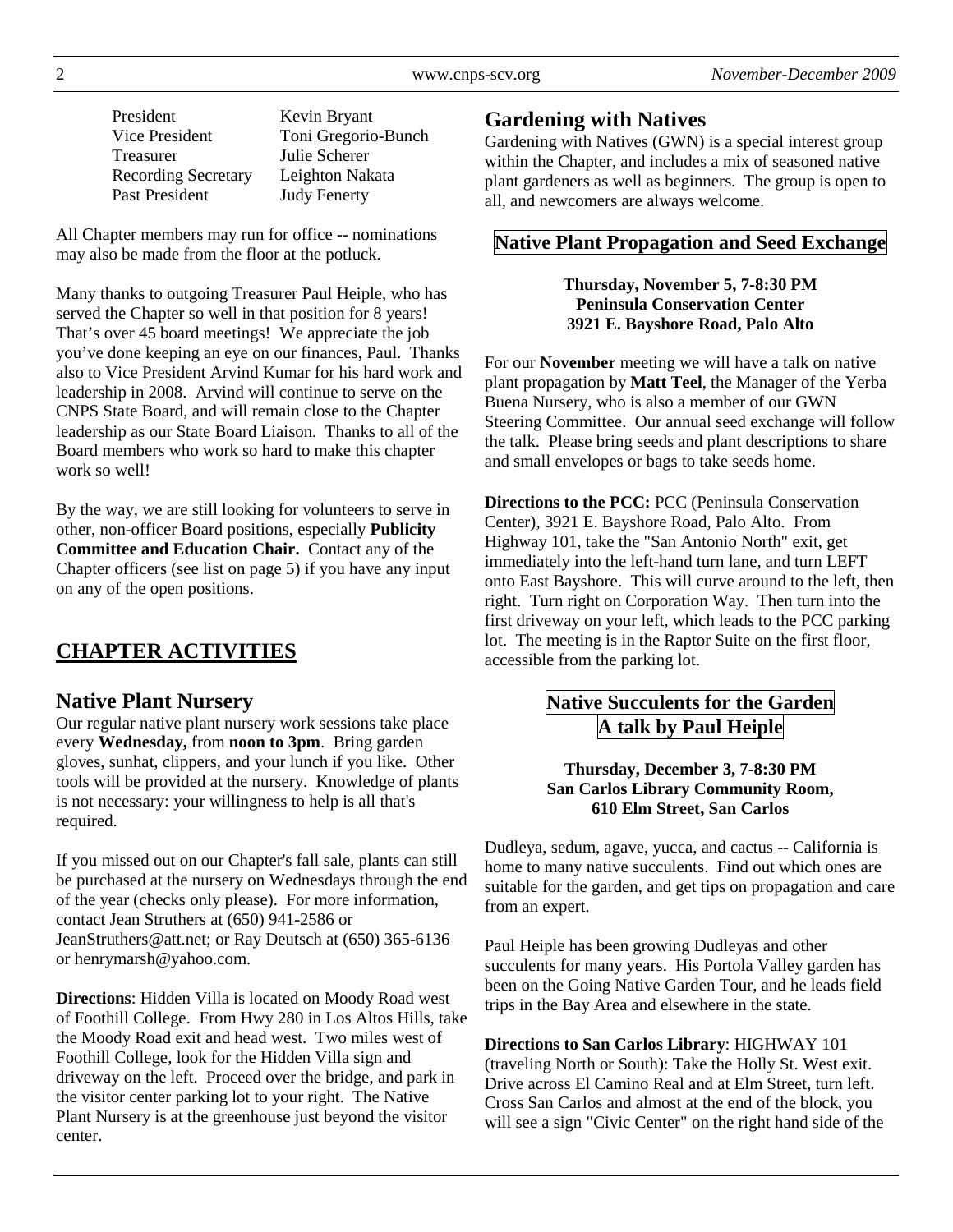road. Turn right into the parking lot and the library is straight ahead.

For more information on the Gardening with Natives group, visit its website at **www.GardeningWithNatives.com**. GWN maintains a Yahoo group with over 800 members, a true resource for native plant gardeners in our area. To join the Yahoo group, visit **groups.yahoo.com/group/ GardeningWithNatives**. To contact the GWN Steering Committee, email GardeningWithNatives@yahoo.com or call Arvind Kumar at (408) 715-7020.

### **Going Native Garden Tour**

It is official! The Going Native Garden Tour is now a California Native Plant Society-Santa Clara Valley (CNPS-SCV) activity, as per a motion approved at the Chapter's August 2009 Board meeting.

The Tour was born in late 2002 out of CNPS-SCV's Gardening with Natives group. Stephanie Morris chaired the GWN group at the time and provided the initial candidate list of native home gardens. Volunteers and gardens have been solicited at CNPS general & GWN meetings ever since, and many Chapter members have played key roles in the Tour's growth. The Tour also benefited greatly from becoming an official volunteer project of the Master Gardeners of Santa Clara County. Today, the Tour is one of the largest native plant gardening events in the state, attracting 5,000+ registrants and 12,000+ garden visits in 2009.

Due to insurance issues, CNPS-SCV was until now a Tour supporter, not the official organizer. Those issues have now been resolved. Going forward, the Tour under CNPS-SCV will have formal nonprofit status, accounting support, additional insurance coverage, etc. The synergy between the Chapter and the Tour is now formalized, and the Chapter will be able to serve its audience better.

We thank Susan Stansbury at Conexions for being the tour's fiscal agent during the last four years and providing stellar support.

# **Gardens Sought for Going Native Garden Tour**

The Going Native Garden Tour scheduled for Sunday, April 18, 2010, is looking for gardens. Participating gardens are bird- and butterfly-friendly, pesticide-free, and water conserving. Gardens must be located in Santa Clara County or San Mateo County, and contain 50% or more California native plants. To submit your garden, visit **www.GoingNativeGardenTour.org**. The **submittal** 

**deadline is December 1**, 2009. For more information, email info@GoingNativeGardenTour.org.

## **Native Hill Garden at Foothill College**

Our Chapter maintains a large California native plant garden called Native Hill at Foothill College in Los Altos Hills. Volunteers plant, weed, mulch and prune the plants on occasional Saturday and Sunday morning workdays.

Students from Frank Niccoli's horticulture class at Foothill College are scheduled to help us care for the garden and we look forward to working together with them.

If you would like to volunteer at the garden or be added to the email list to be notified of upcoming workdays, contact Phil Higgins at phidor@juno.com or (650) 941-4752.

### **Keying with Natives**

Join other native plant enthusiasts in a fun and educational atmosphere, as we hone our skills at plant identification (aka "keying").

Last month we enjoyed keying out plants brought back from the Eastern Sierra and White Mountains. With autumn's arrival now is an opportune time to brush up on keying skills focusing more on fruit and vegetative features rather than on flowers.

KWN usually meets on the last Friday of each month, but our next two meetings will be at **6:30pm-8:30pm on the second Friday** of the month. That is, we'll meet on **November 13 and December 11,** at the PCC building in Palo Alto. For details, contact David "Tex" Houston at tex009@sbc global.net or Sally Casey at (408) 377-0989.

### **Volunteer with the Chapter**

Interested in learning more about our chapter and CNPS in general? Want to help steer the direction of CNPS? Volunteering is a great way to do that, while meeting other like-minded and enthusiastic members. Several opportunities are available at this time:

- **Education**
- **Corresponding Secretary**
- **Legislation**
- **Keying table coordinator for general meetings**
- **Invasive plants-Santa Clara County**
- **Posters**
- **Office manager**
- **Newsletter mailing coordinator** (see next article)
- **Publicity committee**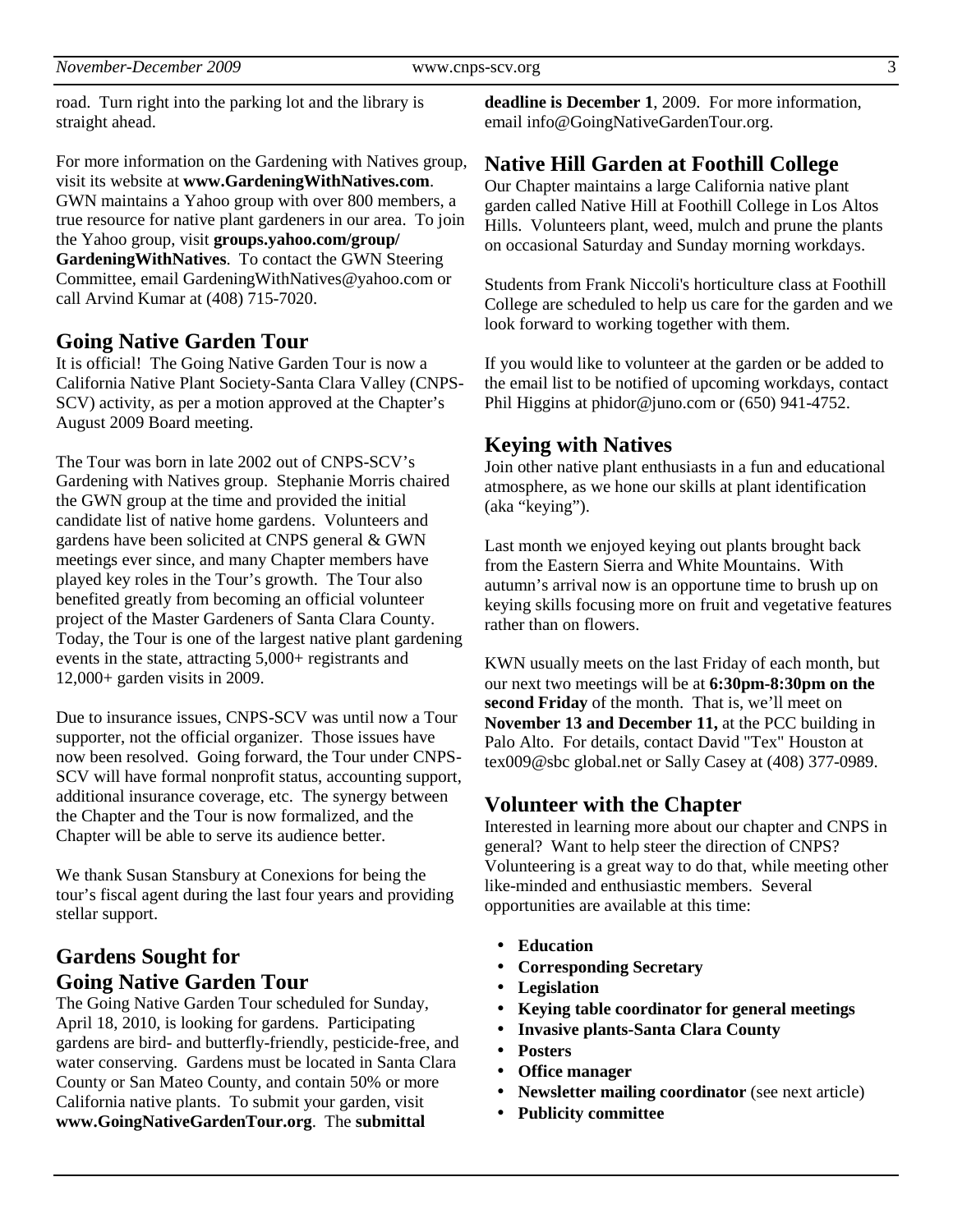If you have an interest in any of these topics, please contact any officer or board member for more information. (See the last page of this newsletter for a partial contact list.)

Volunteering in our chapter is never an isolating activity - there are always others to help with any given topic or event. Interested in doing something that isn't listed? Let us know that too! We all know the expression, "many hands make light work." But another way of looking at it is, why let just a few have all the fun?

# **Newsletter Mailing Coordinator Needed**

Putting together the document you are reading requires many hands and some key people to direct them. Every two months, our newsletter editor gathers articles from many contributors; our printer in Los Altos puts the electronic document onto paper; and our newsletter mailing coordinator arranges an event at which several volunteers prepare the paper document for mailing to our members.

Our previous newsletter coordinator, Mary Alice Bethel, made sure the mailing party volunteers had all the newsletters, labels, mailing seals and stamps they needed, found a location with a big table, and created a friendly, social environment in which to assemble the newsletters. Since she has retired from her coordinator position, we are sharing the various duties but we'd really like a volunteer willing to coordinate the mailing party.

If the newsletter mailing coordinator position sounds interesting to you, please contact Carol Mattsson at mattsson@surfpix.net or (408) 255-3767, or Georgia Stigall at GeorgiaStigall@yahoo.com or (650) 941-1068 between 8am & 8pm.

# **Santa Clara Valley Chapter to Host December Chapter Council**

On the weekend of **December 4-6**, it's our Chapter's turn to host the quarterly CNPS Chapter Council for delegates from around the state. These meetings include opportunities to socialize and attend field trips with likeminded people working to conserve our wild places and native flora.

Our Chapter last hosted Chapter Council at Stanford University in September of 2001. This year we've chosen Santa Clara University, on El Camino Real in Santa Clara, as the location. Our Chapter President Kevin Bryant is also currently Chapter Council Chair. Members of the state Board of Directors (including Chapter VP Arvind Kumar) and the state CNPS staff will also be in attendance.

Host homes and other volunteers are needed! If you can help please contact Judy Fenerty at judy@fenerty.com or (408) 655-3493 for more information, as a committee is being formed to plan this event. All CNPS members are welcome to attend; let Judy or any Board member know of your interest.

# **ADVANCING SCIENCE IN YOUR GARDEN**

*By Jeffrey Caldwell, Chapter member. This article was originally posted to the Gardening with Natives e-group* 

Kathy Biggs was a schoolteacher who built a little pond in her backyard and got interested in the dragonflies that were developing in it. She went on to write books about dragonflies and give lectures...

Yesterday at her pond website I found a note and photograph showing that the common buckeye butterfly had laid eggs and developed caterpillars on a plant in her pond, *Hippuris vulgaris*, mare's tail.

Mare's-tail is a wind pollinated emergent aquatic plant native to much of the northern hemisphere, including California. The common buckeye is an adaptable insect which lays its eggs on many plants of the Plantain, Figwort, Verbena and *Acanthus* families.

The common buckeye has never been recorded in scientific literature as utilizing mare's-tail as a larval host, nor has any other butterfly species listed in Scott's *The Butterflies of North America: A Natural History and Field Guide*. I brought the photograph and notice to the attention of Arthur Shapiro, the U.C. Davis butterfly expert, because I thought he'd be interested. Portions of his reaction:

"Sensational record (on a rare plant in CA; I only know two colonies myself). We knew *Hippuridaceae* was in the *Scrophulariaceae* "cluster." ... The clear implication of this record is that *Hippuris* makes iridoid glycosides. ... THIS RECORD SHOULD BE PUBLISHED ..."

It is believed that the butterflies 'taste' plants and lay eggs based on chemcial cues ... 'iridoid glycoisides' seem to be among them. Chemistry is being relied upon more and more as taxonomy moves forward, and it seems 'the butterflies are good chemists' as Don Mahoney says...

Go out in the garden, there's a good chance you can learn something -- 'new to Science' even...!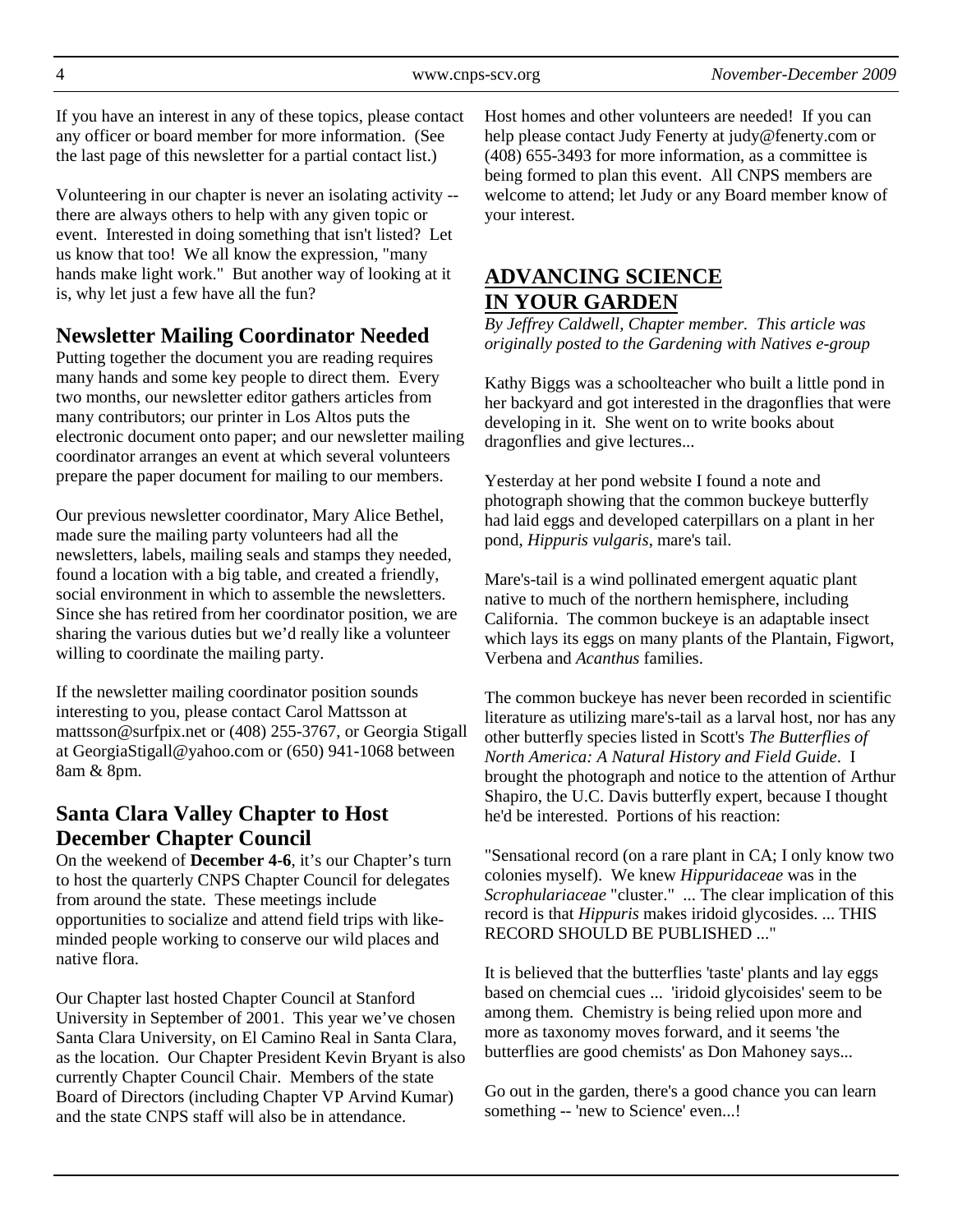# **CHAPTER SERVICE OUTINGS**

#### **Habitat Restoration at Edgewood Park**

Join us as we remove invasive exotic plants and protect Edgewood's sensitive habitats. **Friday weeding sessions, starting at 9am**, occur year-round. Wednesday evening and special Saturday morning sessions will resume next spring.

For details, including schedules and meeting places, see our Weed Warriors website at **edgewood.thinkersrus.net**, contact Paul Heiple at (650) 854-7125 or pheiple@ gmail.com, or email John Allen at jcakwa@earthlink.net.

# **CHAPTER FIELD TRIPS**

Chapter field trips are free and open to the public. They are oriented to conservation, protection and enjoyment of California native plants and wildlife, and we adhere to all rules and guidelines for the lands on which we are visiting.

**In our region it is very important to be prepared for hiking on rugged & steep terrain, wide temperature ranges and rapidly changing conditions at any time of year. All participants should wear sturdy footwear and carry sufficient water, sun protection, food, clothing layers, personal first aid and other supplies you may need. If you have any questions about your ability to participate in a particular field trip, please contact the trip leader in advance.** 

**Wed Dec 2 7-9pm Field Trip Planning Meeting** 

Believe it or not, it's already time to start planning field trips for 2010! This will be a planning meeting to schedule most of our spring trips. Please join us if you are interested in leading a trip, or have ideas for field trips you would like to see next year. If you are unable to attend the meeting, please feel free to contact Carolyn Dorsch with your ideas so we can consider them as we plan the 2010 field trip calendar.

Contact Carolyn, our new Field Trip Chairperson, at cdorsch1@aol.com or (650) 804-6162 (evenings).

The meeting will be held at the PCC (Peninsula Conservation Center), 3921 East Bayshore Rd, Palo Alto. See page 2 for directions.

#### **Sat Jan 9 10am Año Nuevo State Park**

Join us as we revive a Chapter tradition of welcoming the New Year with a walk and picnic at Año Nuevo State Park on the San Mateo County coast. The park is located south of Pescadero and just north of the Santa Cruz County line.

Meet in the parking lot (day use fee collected) **at 10:00am**. Latecomers will find us on the trail through the coastal prairie. We'll also enjoy sea cliff vegetation, raptors, songbirds and marine mammals. Pack a lunch; low tide is at 12:38pm., so we'll picnic on the beach in the area in which seal tour reservations are not required.

As an "exploratory" field trip, the ending time and depth of botanical discussion will depend on participants, but the complexity of natural history at Año Nuevo is engaging at any level! Bring binoculars and layers for variable conditions including wind, sun and fog.

Heavy rain or State Park budget-related closure cancels; there will be a **status message** on (650) 941-1068 starting at 7am on January 9. For more information or to RSVP (appreciated but not required) contact Georgia Stigall at (650) 941-1068 or georgiastigall@yahoo.com.

# **CHAPTER OFFICERS FOR 2009**

To learn more about volunteering with the Chapter, to ask any other questions or to give suggestions, please contact one of our officers listed below.

| <b>Title</b>     | <b>Name</b>   | <b>Phone</b> | Email          |
|------------------|---------------|--------------|----------------|
| <b>President</b> | Kevin         | (408)        | mtngreen $17@$ |
|                  | <b>Bryant</b> | 353-8824     | verizon.net    |
| Vice             | Arvind        | (408)        | chhaprahiya@   |
| <b>President</b> | Kumar         | 715-7020     | yahoo.com      |
| <b>Recording</b> | Leighton      | (650)        | LeightonNakata |
| <b>Secretary</b> | Nakata        | 947-9989     | @yahoo.com     |
| <b>Treasurer</b> | Paul          | (650)        | pheiple@       |
|                  | Heiple        | 854-7125     | gmail.com      |
| Past             | Judy          | (408)        | judy@          |
| <b>President</b> | Fenerty       | 655-3493     | fenerty.com    |

To join our Chapter email list please use the signup link at the bottom of our Chapter home page at **www.cnpsscv.org**, or send your signup request to judy@fenerty.com.

# **DEADLINE FOR THE NEXT** *BLAZING STAR*

**Saturday, December 5, 2009** 

**Email: mattsson@surfpix.net Phone: (408) 255-3767**